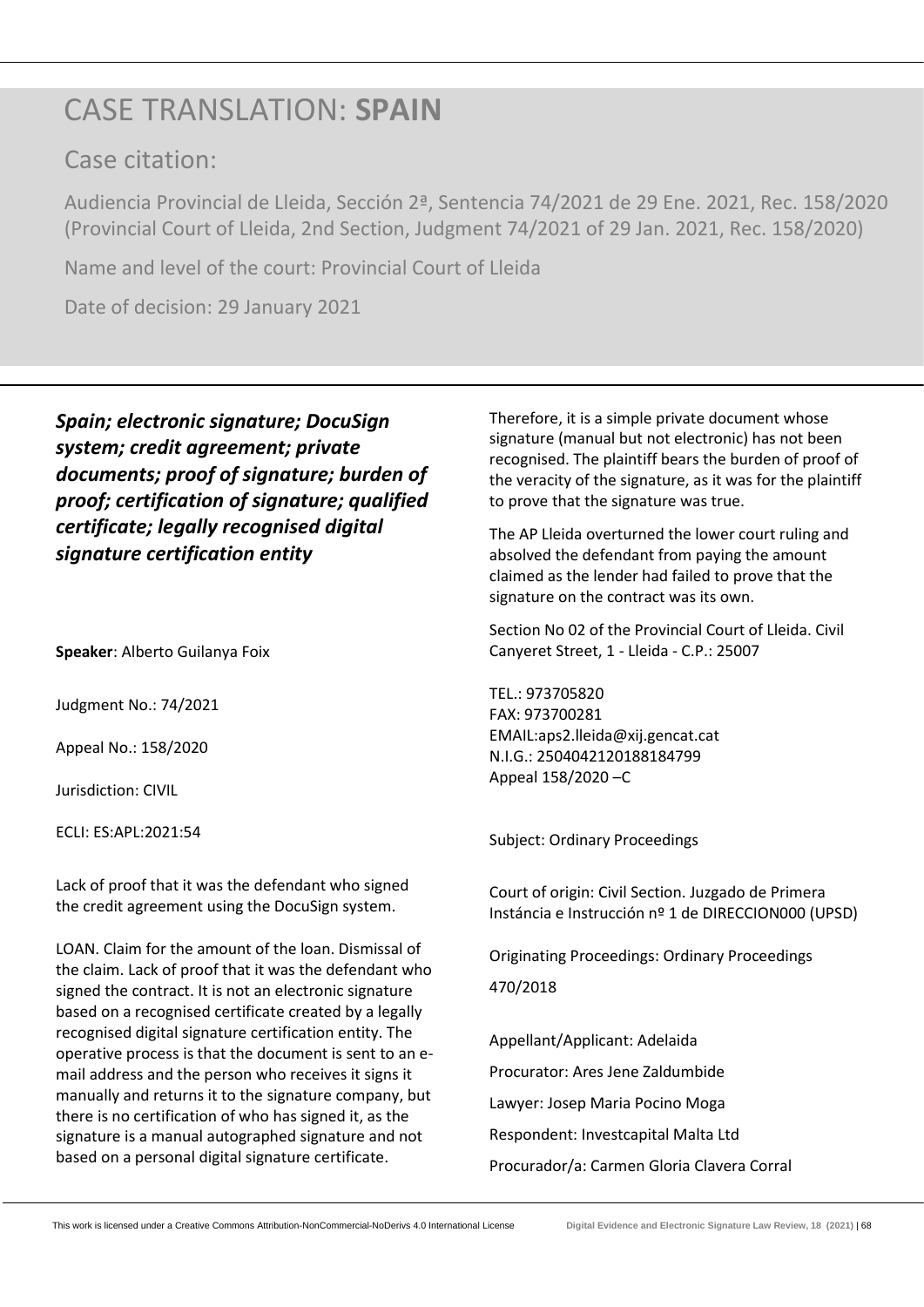Lawyer: Alvaro Maria Aguilar Talavera Judgment Nº 74/2021

#### **President**:

Ilmo. Sr. Albert Guilanyà i Foix

#### **Judges**:

Ilma. Sra. Ana Cristina Sainz Pereda Ilma. Sra. Beatriz Terrer Baquero Lleida, 29 January 2021 Rapporteur: Albert Guilanyà i Foix FACTUAL BACKGROUND

FIRST.- The case files for ordinary proceedings 470/2018 have been received from the Civil Section. Juzgado de Primera Instáncia e Instrucción nº 1 de DIRECCION000 (UPSD) in order to resolve the appeal lodged by Procuradora ARES JENE ZALDUMBIDE, in the name and on behalf of Adelaida against the Judgment dated 30/10/2019 and in which Procuradora CARMEN GLORIA CLAVERA CORRAL, in the name and on behalf of INVESTCAPITAL MALTA LTD appears as respondent.

SECOND.- The content of the judgment against which the appeal has been lodged is as follows:

> 'That I AMEND the claim brought by INVESTCAPITAL, MALTA LTD against Ms. Adelaida and, consequently, I ORDER Ms. Adelaida to pay to INVESTCAPITAL, MALTA LTD, as a consequence of the breach of the payment obligation, the sum of 6,352.09 €, plus the interest of article 576 LEC [...]'.

THIRD.- The appeal was admitted and processed in accordance with the procedural rules for this type of appeal. A date was set for the deliberation, voting and ruling which took place on 29/01/2021.

FOURTH - The essential procedural rules applicable to the case have been observed in the processing of this procedure.

Judge Albert Guilanyà i Foix was appointed rapporteur.

### **LEGAL BASIS**

FIRST.- The appellant appeals against the first instance judgment, alleging an error in the assessment of the evidence in relation to the signature on the contract, which the appellant insists is false and that, furthermore, it is not an electronic signature but a forged manual one. It also insists that the default and remunerative interest is exorbitant.

The respondent opposes the appeal and requests full confirmation of the judgment under appeal.

SECOND.- The appeal lodged by the appellant is based fundamentally on denying the authenticity of the initial respondent's signature and, therefore, her obligation to respond to the claim made against her.

If we examine the judgment under appeal, we see that the judge infers that the signature corresponds to the respondent from the fact that two days after the contract was electronically signed, the money now claimed was paid into an account of which the spouses were co-owners. And this despite the fact that the judgment itself states that, after the appellant requested DocuSign to verify the signature of both spouses, DocuSign did not provide any information in this regard.

We must remember that, in matters of evidence, the basic principle of the burden of proof is enshrined in art. 217 LEC according to which the burden of proof of obligations lies with the party claiming compliance, so that the appellant must prove the facts that constitute his claim, and the respondent the facts that prevent or that weaken legal effectiveness of such facts. This general principle on the burden of proof has to be examined in each specific case according to the availability or ease of proof of each of the parties, depending on the best availability to prove, greater proximity to the source of proof or knowledge of it (art. 217. 7 LEC), in such a way that each party, whether appellant or respondent, is required, in the demonstration of the facts on which it supports its position, to show reasonable diligence according to their proximity or the ease with which they can be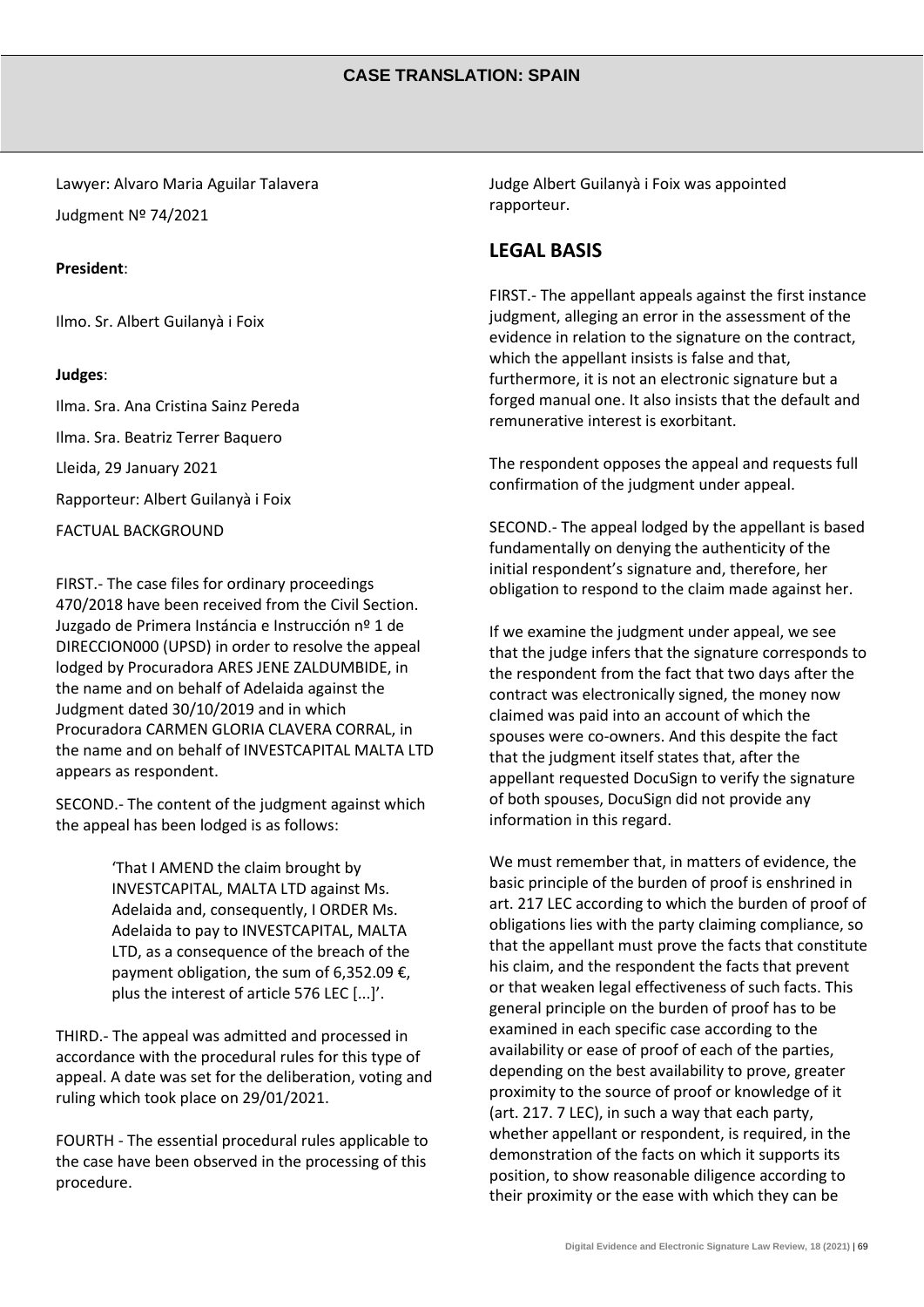accredited (SSTS 29-10-1987, 18-11-1988, 15-11-1991, 13-2-1992 and 6-4-1994).

On the other hand, with regard to private documents and their probative value, it is settled case law that the rule contained in art. 1.225 CC does not prevent giving due relevance to an unacknowledged private document, combining its value with the remaining elements of proof and, thus, the STS of 2-4-1994 states that 'the lack of acknowledgement in the process of a private document does not deprive it of value at all and it can be taken into consideration, weighing its degree of credibility in view of the circumstances of the debate (SS 11 May 1987, 20 April 1989, 11 October 1991, 23 June and 16 November 1992, 4 December 1993, among many others)', and in the same sense the STS of 25-3-1999 adds that 'the principle of the burden of proof established in article 1.214 of the Civil Code 1 allows judges to assess the evidential material incorporated into the process by each party and its evaluation as a whole, which means that documentary evidence, as an evidential instrument, is included in this judicial power in relation to the other evidence produced. Unacknowledged private documents should not for that reason be completely excluded from the evidence, as they have their own value and can be taken into consideration by weighing their degree of credibility in view of the circumstances of the debate (SS of 27-1 , 8-3 and 8-5-1996).'

The same criteria are maintained in the SSTS of 25 January 2000, 22-11-2004 and 23-2-2006, in the sense that the lack of acknowledgement of a private document by the party who is prejudiced does not deprive it of the evidential value assigned to it by article 1.225 of the Civil Code and this precept does not prevent a private document from being given due relevance, even if it has not been acknowledged, combining its content with the other elements of judgment.

According to the regulation established in art. 326 -2 of the LEC, when the authenticity of a private document is contested, the person who has presented it may request the expert to compare letters or propose any other means of proof that is useful and relevant for the purpose, and when its authenticity cannot be deduced or no proof has been proposed, the court will assess it according to the rules of sound

criticism. In accordance with this rule (in relation to art. 405 and 427 of the LEC ) the procedural burden of recognising or denying the authenticity of a private document is imposed on the opposing party to that which provides it, and when its authenticity is challenged, the party who submits it in evidence may propose the test that it considers relevant to accredit its authenticity.

Article 326-3 in its wording prior to the reform of the LEC by final provision 2 of the recent Law 6/2020, of 11 November , stated that 3. 'When the party that is interested in the effectiveness of an electronic document requires it or its authenticity is challenged, the procedure shall be in accordance with the provisions of article 3 of the Ley de Firma Electrónica'. Article 3 of the Ley de Firma Electrónica states in paragraph 3 that '3. A qualified electronic signature is an advanced electronic signature based on a qualified certificate and generated by means of a secure signature-creation device'.

Paragraph 8 of the aforementioned provision states that:

> '8. The medium on which the electronically signed data are contained shall be admissible as documentary evidence in court. If the authenticity of the qualified electronic signature with which the data included in the electronic document has been signed is contested, it shall be verified that it is an advanced electronic signature based on a qualified certificate, that it meets all the requirements and conditions established in this Law for this type of certificate, and that the signature has been generated by means of a secure electronic signature creation device.

> The burden of carrying out the aforementioned checks shall correspond to the person who has submitted the electronic document signed with a qualified electronic signature. If said verifications are positive, the authenticity of the qualified electronic signature with which said electronic document has been signed shall be presumed, and the costs, expenses and fees arising from the verification shall be borne exclusively by the person who has lodged the challenge.'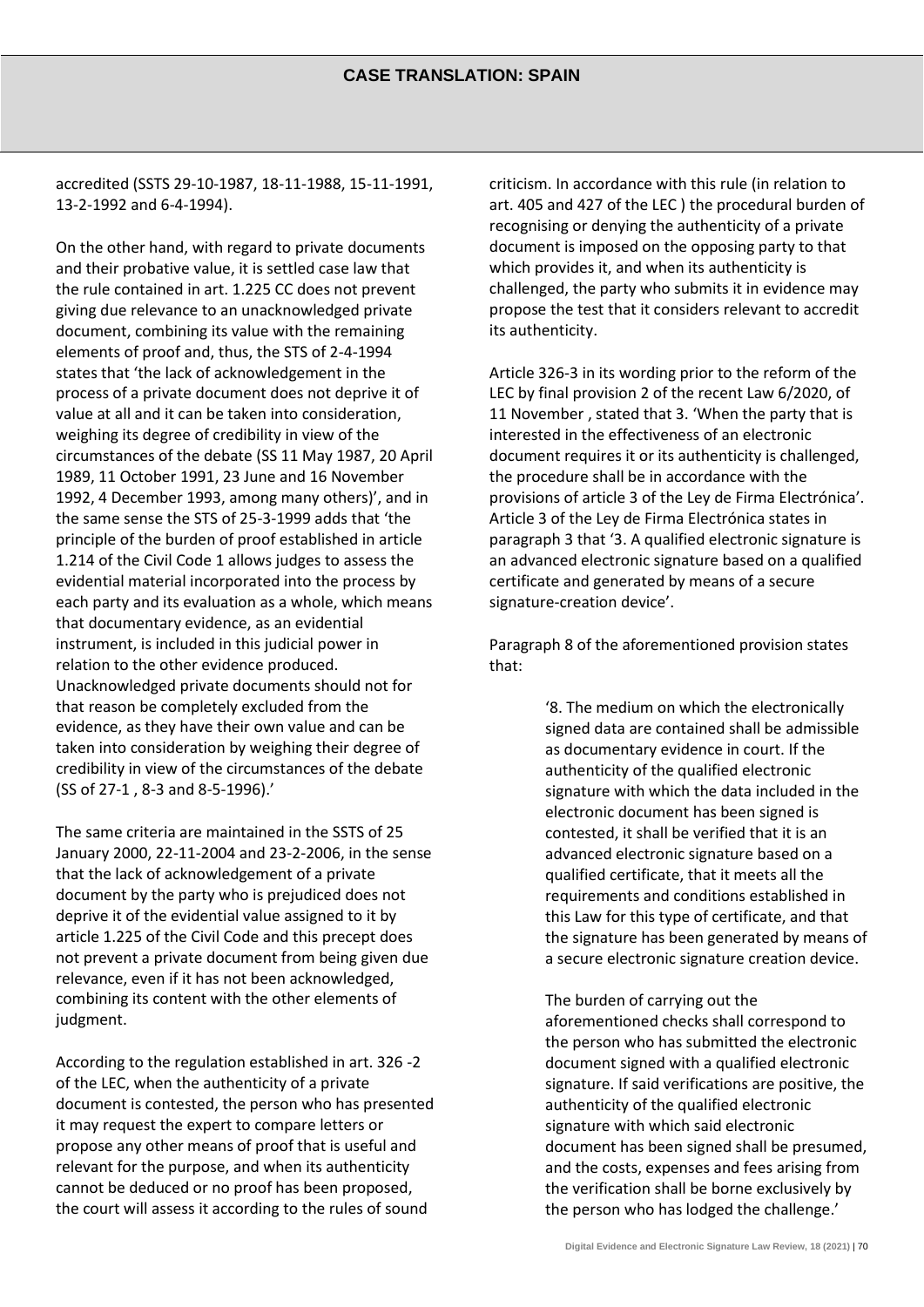Be that as it may, it must be remembered that the core of the issue here focuses on determining whether or not the signature, in this case carried out under the DocuSign system, which is an electronic signature platform that allows contracts to be sent and signed electronically, can be considered a digital signature and, if so, whether or not it is correct and can be said to have been executed by the appellant.

With regard to whether or not it is a digital signature, it should be remembered that with the DocuSign system, documents are sent to an e-mail address where the recipient signs them manually and returns them to the signing company. There is no evidence that whoever has signed is the person who asserts that they have done so, and in this case it is also stated in the certification issued by DocuSign that with respect to Sra Adelaida's e-mail, there is no account authentication, the only possible verification being the IP address that the server assigns to a specific device (either computer or smartphone) from which the signed document has been sent and which in this case coincides in both, so that it has either been sent from the same device or from different devices connected to the same wifi. Nothing else can be extracted from this document.

This being the case, we are not properly speaking in the presence of an electronic signature based on a qualified certificate created by a legally recognised digital signature certification entity. In this case, we insist that the operation is that the document is sent to a post office and returned signed, but without certifying, beyond this data, who has signed it, as the signature is manual, autographed and not based on a personal digital signature certificate. Therefore, paragraph 3 of article 326.3 of the LEC in relation to article 3 of the Ley de Firma Electrónica is not applicable, and if it were, it would not have been accredited that the signatory was the respondent's (article 8 of the LFE).

In this case we have a simple private document whose signature (manual and not electronic) has not been recognised, where no expert evidence has been attempted to prove that it corresponded to the respondent, and this despite the fact that from the beginning of the proceedings this falsity has been maintained and that the respondent had, it is assumed, the wife's DNI (Documento Nacional de

Identidad, National Identity Document), at least the number stated in the contract that was sent to her. This ID card was provided with the response to the claim and it does not take an expert to see that the signature on it is nothing like the one on the document of consent.

Certainly this should not prevent the document from being assessed according to sound criticism, but it should also be noted that in this case, apart from the fact that the basis of the opposition was precisely this falsehood, all that is said is that the money was paid into an account co-owned by the husband and wife (and also by the two minor children) and this was two days after the alleged signature. This seems to us to be insufficient to prove the veracity of the signature, and therefore of the document granting consent to the credit operation, as there is no evidence that, for example, she has disposed of the money paid in, nor has it been proved what movements took place in that account, in which there were also two other account holders.

Therefore, we understand that we are faced with a lack of proof, which means that the respondent (INVESTCAPITAL, MALTA LTD) should have been the one to support it, as it was for the respondent to prove that the signature was true, or at least that the wife was aware of the transaction or had made use of the money. None of this has happened, so the appeal must be upheld.

THIRD - The upholding of the appeal determines that the costs of the first instance proceedings should be imposed on the respondent (INVESTCAPITAL, MALTA LTD), without any declaration of the costs of this appeal.

IN VIEW OF the aforementioned legal precepts and others of general application, the following is hereby handed down

#### **JUDGMENT**

That we AMEND the appeal lodged by the lawyer Jené against the judgment of 30 October 2019 of the Court of First Instance 1 of DIRECCION000, which we REVERSE and in its place we DISMISS the appellant (Sra. Adelaida) from the claims of the plaintiff (INVESTCAPITAL, MALTA LTD), who is ordered to pay